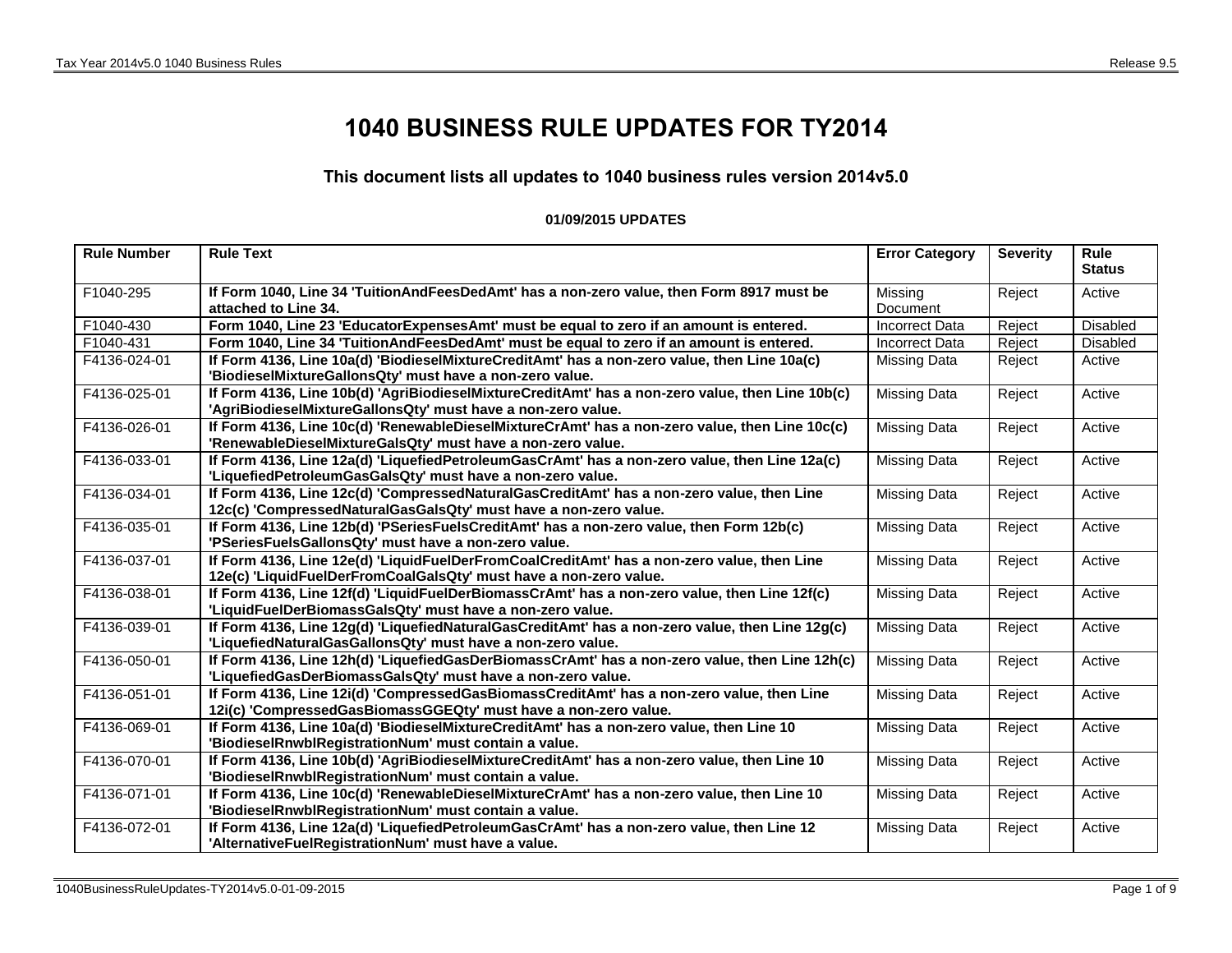| <b>Rule Number</b> | <b>Rule Text</b>                                                                                                                                                | <b>Error Category</b> | <b>Severity</b> | Rule<br><b>Status</b> |
|--------------------|-----------------------------------------------------------------------------------------------------------------------------------------------------------------|-----------------------|-----------------|-----------------------|
| F4136-073-01       | If Form 4136, Line 12b(d) 'PSeriesFuelsCreditAmt' has a non-zero value, then Line 12<br>'AlternativeFuelRegistrationNum' must have a value.                     | <b>Missing Data</b>   | Reject          | Active                |
| F4136-074-01       | If Form 4136, Line 12c(d) 'CompressedNaturalGasCreditAmt' has a non-zero value, then Line 12<br>'AlternativeFuelRegistrationNum' must have a value.             | <b>Missing Data</b>   | Reject          | Active                |
| F4136-076-01       | If Form 4136, Line 12e (d) 'LiquidFuelDerFromCoalCreditAmt' has a non-zero value, then Line 12<br>'AlternativeFuelRegistrationNum' must have a value.           | Missing Data          | Reject          | Active                |
| F4136-077-01       | If Form 4136, Line 12f (d) 'LiquidFuelDerBiomassCrAmt', has a non-zero value, then Line 12<br>'AlternativeFuelRegistrationNum' must have a value.               | <b>Missing Data</b>   | Reject          | Active                |
| F4136-078-01       | If Form 4136, Line 12g (d) 'LiquefiedNaturalGasCreditAmt', has a non-zero value, then Line 12<br>'AlternativeFuelRegistrationNum' must have a value.            | <b>Missing Data</b>   | Reject          | Active                |
| F4136-079-01       | If Form 4136, Line 12h (d) 'LiquefiedGasDerBiomassCrAmt', has a non-zero value, then Line 12<br>'AlternativeFuelRegistrationNum' must have a value.             | <b>Missing Data</b>   | Reject          | Active                |
| F4136-080-01       | If Form 4136, Line 12i (d) 'CompressedGasBiomassCreditAmt', has a non-zero value, then Line 12<br>'AlternativeFuelRegistrationNum' must have a value.           | <b>Missing Data</b>   | Reject          | Active                |
| F4136-104-01       | Form 4136, Line 10a(d) 'BiodieselMixtureCreditAmt' must be equal to zero if an amount is<br>entered.                                                            | <b>Incorrect Data</b> | Reject          | <b>Disabled</b>       |
| F4136-105-01       | Form 4136, Line 10b(d) 'AgriBiodieselMixtureCreditAmt' must be equal to zero if an amount is<br>entered.                                                        | <b>Incorrect Data</b> | Reject          | Disabled              |
| F4136-106-01       | Form 4136, Line 10c(d) 'RenewableDieselMixtureCrAmt' must be equal to zero if an amount is<br>entered.                                                          | <b>Incorrect Data</b> | Reject          | Disabled              |
| F4136-107-01       | Form 4136, Line 12a(d) 'LiquefiedPetroleumGasCrAmt' must be equal to zero if an amount is<br>entered.                                                           | <b>Incorrect Data</b> | Reject          | <b>Disabled</b>       |
| F4136-108-01       | Form 4136, Line 12b(d) 'PSeriesFuelsCreditAmt' must be equal to zero if an amount is entered.                                                                   | <b>Incorrect Data</b> | Reject          | Disabled              |
| F4136-109-01       | Form 4136, Line 12c(d) 'CompressedNaturalGasCreditAmt' must be equal to zero if an amount is<br>entered.                                                        | <b>Incorrect Data</b> | Reject          | Disabled              |
| F4136-110-01       | Form 4136, Line 12e(d) 'LiquidFuelDerFromCoalCreditAmt' must be equal to zero if an amount is<br>entered.                                                       | Incorrect Data        | Reject          | <b>Disabled</b>       |
| F4136-111-01       | Form 4136, Line 12f(d) 'LiquidFuelDerBiomassCrAmt' must be equal to zero if an amount is<br>entered.                                                            | <b>Incorrect Data</b> | Reject          | <b>Disabled</b>       |
| F4136-112-01       | Form 4136, Line 12g(d) 'LiquefiedNaturalGasCreditAmt' must be equal to zero if an amount is<br>entered.                                                         | <b>Incorrect Data</b> | Reject          | Disabled              |
| F4136-113-01       | Form 4136, Line 12h(d) 'LiquefiedGasDerBiomassCrAmt' must be equal to zero if an amount is<br>entered.                                                          | <b>Incorrect Data</b> | Reject          | Disabled              |
| F4136-114-01       | Form 4136, Line 12i(d) 'CompressedGasBiomassCreditAmt' must be equal to zero if an amount is<br>entered.                                                        | <b>Incorrect Data</b> | Reject          | Disabled              |
| F4562-002-01       | If Form 4562, Line 1, 'MaximumDollarLimitationAmt' has a non-zero value, then Line 1,<br>'MaximumDollarLimitationAmt' must not be greater than 535,000.         | <b>Incorrect Data</b> | Reject          | Verbiage<br>Change    |
| F4562-003-01       | If Form 4562, Line 3, 'ThresholdCostOfSect179PropAmt' has a non-zero value, then Line 3,<br>'ThresholdCostOfSect179PropAmt' must not be greater than 2,000,000. | <b>Incorrect Data</b> | Reject          | Verbiage<br>Change    |
| F5074-001-01       | Form 5074, Line 17 'EducatorExpensesAmt' must be equal to zero if an amount is entered.                                                                         | <b>Incorrect Data</b> | Reject          | Disabled              |
| F5074-002          | Form 5074, Line 27 'TuitionAndFeesDedAmt' must be equal to zero if an amount is entered.                                                                        | <b>Incorrect Data</b> | Reject          | <b>Disabled</b>       |
| F5405-027-02       | Form 5405, Line 1 'ChangeOfMainHomeDt' must be later than 04/07/2008 and prior to 01/01/2014.                                                                   | <b>Incorrect Data</b> | Reject          | Deleted               |
| F5405-027-03       | Form 5405, Line 1 'ChangeOfMainHomeDt' must be later than 04/07/2008 and prior to 01/01/2015.                                                                   | <b>Incorrect Data</b> | Reject          | New                   |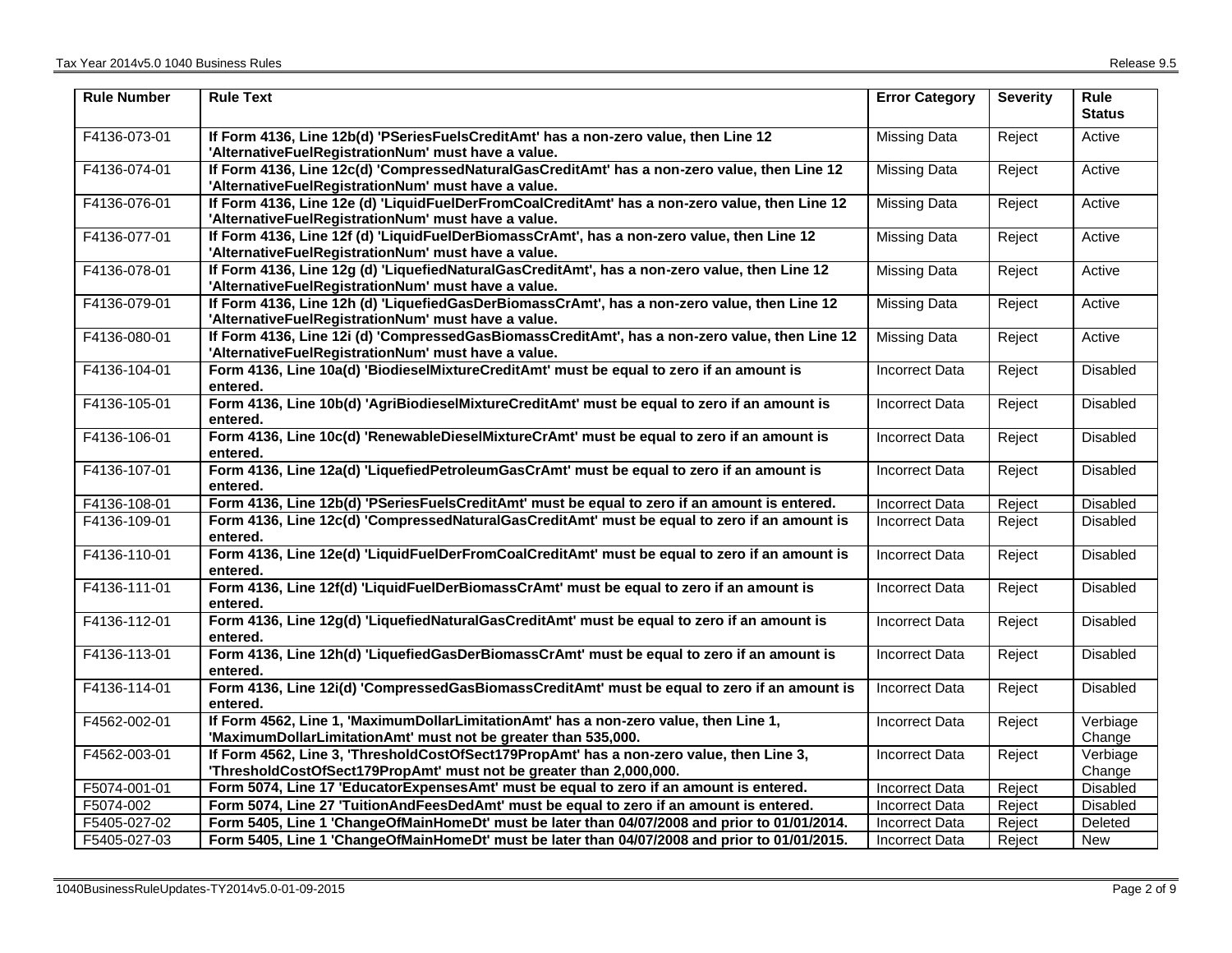| <b>Rule Number</b> | <b>Rule Text</b>                                                                                                                                                                                                                                                                                                                                                                                                                                                                                                                                                                                                                                                                                                                                                                                                                                                                                                                                             | <b>Error Category</b> | <b>Severity</b> | <b>Rule</b><br><b>Status</b> |
|--------------------|--------------------------------------------------------------------------------------------------------------------------------------------------------------------------------------------------------------------------------------------------------------------------------------------------------------------------------------------------------------------------------------------------------------------------------------------------------------------------------------------------------------------------------------------------------------------------------------------------------------------------------------------------------------------------------------------------------------------------------------------------------------------------------------------------------------------------------------------------------------------------------------------------------------------------------------------------------------|-----------------------|-----------------|------------------------------|
| F5695-003-02       | If there are two Forms 5695 in the return and their SSNs are not equal then one of the forms must<br>not have a value in fields other than the following: Line 17a 'HomeLocatedInUSAInd', Line 17b<br>'EgyPropCrMainHomeUSAddress', Line 17c 'ImprvRItdToConstMainHomeInd', Line 18<br>'TotNonBusinessEgyPropCrPYAmt', Line 19a 'InsulationOrSysHtGnLossCostAmt', Line 19b<br>'ExteriorDoorsCostAmt', Line 19c 'MetalOrAsphaltRoofCostAmt', Line 19d<br>'ExteriorWndwOrSkylightCostAmt', Line 19e 'ExtWndwOrSkylightCostLimitAmt', Line 19f<br>'PriorYearWindowExpnsAmt', Line 19g 'MaxEgyCrLessPYWindowExpnsAmt', Line 19h<br>'CrAfterAppWndwExpnsLimitAmt', Line 20 'PartialEnergyImprvCostAmt', Line 21<br>'EnergyEffcntImprvStdPctCrAmt', Line 22a 'EnergyEffcntBldgPropCostAmt', Line 22b<br>'QualifiedNaturalGasCostAmt', Line 22c 'AdvncMainAirCirctngFanCostAmt', Line 23<br>'InternalEnergyImprvCostAmt', Line 24 'TotalEnergyImprovementsCostAmt'. | <b>Incorrect Data</b> | Reject          | Active                       |
| F5695-004-02       | If Form 5695, Line 25 'MaximumResidentialEnergyCrAmt' equals 1000, then Line 25<br>'MarriedTPWMoreThanOneHomeCd' must have a value.                                                                                                                                                                                                                                                                                                                                                                                                                                                                                                                                                                                                                                                                                                                                                                                                                          | <b>Missing Data</b>   | Reject          | Active                       |
| F5695-005-02       | If Form 1040, Line 2 checkbox "Married filing jointly" is not checked (element<br>'IndividualReturnFilingStatusCd' does not have the value 2), then Form 5695, Line 30<br>'NonBusinessEnergyCrAmt' must not be greater than 500.                                                                                                                                                                                                                                                                                                                                                                                                                                                                                                                                                                                                                                                                                                                             | <b>Incorrect Data</b> | Reject          | Active                       |
| F5695-006-02       | If Form 5695, Line 30 'NonBusinessEnergyCrAmt' has a value greater than zero, then Line 17a<br>'HomeLocatedInUSAInd' must have a choice of "Yes" indicated.                                                                                                                                                                                                                                                                                                                                                                                                                                                                                                                                                                                                                                                                                                                                                                                                  | <b>Incorrect Data</b> | Reject          | Active                       |
| F5695-007-02       | If Form 5695, Line 30 'NonBusinessEnergyCrAmt' has a value greater than zero, then Line 17b<br>'EgyPropCrMainHomeUSAddress' must have a value.                                                                                                                                                                                                                                                                                                                                                                                                                                                                                                                                                                                                                                                                                                                                                                                                               | <b>Missing Data</b>   | Reject          | Active                       |
| F5695-008-02       | If Form 5695, Line 30 'NonBusinessEnergyCrAmt' has a value greater than zero, then Line 17c<br>'ImprvRItdToConstMainHomeInd' must have a choice of "Yes" or "No" indicated.                                                                                                                                                                                                                                                                                                                                                                                                                                                                                                                                                                                                                                                                                                                                                                                  | Missing Data          | Reject          | Active                       |
| F5695-009-02       | If Form 5695, Line 30 'NonBusinessEnergyCrAmt' has a value greater than 500, then Form 1040,<br>Line 2 checkbox "Married filing jointly" must be checked (element<br>'IndividualReturnFilingStatusCd' must have the value 2).                                                                                                                                                                                                                                                                                                                                                                                                                                                                                                                                                                                                                                                                                                                                | <b>Incorrect Data</b> | Reject          | Active                       |
| F5695-010-02       | If Form 5695, Line 30 'NonBusinessEnergyCrAmt' has a value greater than 500, then two Forms<br>5695 must be present in the return.                                                                                                                                                                                                                                                                                                                                                                                                                                                                                                                                                                                                                                                                                                                                                                                                                           | <b>Incorrect Data</b> | Reject          | Active                       |
| F5695-011-02       | Form 5695, Line 22b 'QualifiedNaturalGasCostAmt' must not be greater than 150.                                                                                                                                                                                                                                                                                                                                                                                                                                                                                                                                                                                                                                                                                                                                                                                                                                                                               | Incorrect Data        | Reject          | Active                       |
| F5695-012-02       | Form 5695, Line 22c 'AdvncMainAirCirctngFanCostAmt' must not be greater than 50.                                                                                                                                                                                                                                                                                                                                                                                                                                                                                                                                                                                                                                                                                                                                                                                                                                                                             | <b>Incorrect Data</b> | Reject          | Active                       |
| F5695-013-02       | Form 5695, Line 23 'InternalEnergyImprvCostAmt' must not be greater than 500.                                                                                                                                                                                                                                                                                                                                                                                                                                                                                                                                                                                                                                                                                                                                                                                                                                                                                | <b>Incorrect Data</b> | Reject          | Active                       |
| F5695-014-02       | Form 5695, Line 30 'NonBusinessEnergyCrAmt' must not be greater than 1000.                                                                                                                                                                                                                                                                                                                                                                                                                                                                                                                                                                                                                                                                                                                                                                                                                                                                                   | Incorrect Data        | Reject          | Active                       |
| F5695-017          | If Form 1040, Line 2 checkbox "Married filing jointly" is not checked (element<br>'IndividualReturnFilingStatusCd' does not have the value 2), then Form 5695, Line 27<br>'MaximumResidentialEnergyCrAmt' must not be greater than 500.                                                                                                                                                                                                                                                                                                                                                                                                                                                                                                                                                                                                                                                                                                                      | <b>Incorrect Data</b> | Reject          | Active                       |
| F5695-018          | Form 5695, Part II 'NonBusinessEgyEffcntPropCrGrp' must not be present (i.e., Lines 17 through<br>30 must not have entries).                                                                                                                                                                                                                                                                                                                                                                                                                                                                                                                                                                                                                                                                                                                                                                                                                                 | <b>Incorrect Data</b> | Reject          | <b>Disabled</b>              |
| F6478-016          | Form 6478, Line 1, 'Qlfy2ndBiofuelProdFuelGalsQty' must be equal to zero if an amount is<br>entered.                                                                                                                                                                                                                                                                                                                                                                                                                                                                                                                                                                                                                                                                                                                                                                                                                                                         | <b>Incorrect Data</b> | Reject          | Disabled                     |
| F6478-017          | Form 6478, Line 1 'Qlfy2ndBiofuelProdFuelCrAmt' must be equal to zero if an amount is entered.                                                                                                                                                                                                                                                                                                                                                                                                                                                                                                                                                                                                                                                                                                                                                                                                                                                               | <b>Incorrect Data</b> | Reject          | <b>Disabled</b>              |
| F6478-018          | Form 6478, Line 2 'FuelsCreditRegistrationNum' must not have a value.                                                                                                                                                                                                                                                                                                                                                                                                                                                                                                                                                                                                                                                                                                                                                                                                                                                                                        | <b>Incorrect Data</b> | Reject          | Disabled                     |
| F6478-019          | Form 6478, Line 2 'OtherIncomeAmt' must be equal to zero if an amount is entered.                                                                                                                                                                                                                                                                                                                                                                                                                                                                                                                                                                                                                                                                                                                                                                                                                                                                            | <b>Incorrect Data</b> | Reject          | Disabled                     |
| F6765-005-01       | If Form 6765 is present in the return then there can only be entries in Line 37<br>'ResearchActivitiesIncrCrAmt', Line 38 'CYResearchCreditAmt', Line 39                                                                                                                                                                                                                                                                                                                                                                                                                                                                                                                                                                                                                                                                                                                                                                                                     | <b>Incorrect Data</b> | Reject          | Disabled                     |
|                    | 'EstateOrTrustAllocatedBenefAmt' and/or Line 40 'NetEstateOrTrustAllocBenefAmt'.                                                                                                                                                                                                                                                                                                                                                                                                                                                                                                                                                                                                                                                                                                                                                                                                                                                                             |                       |                 |                              |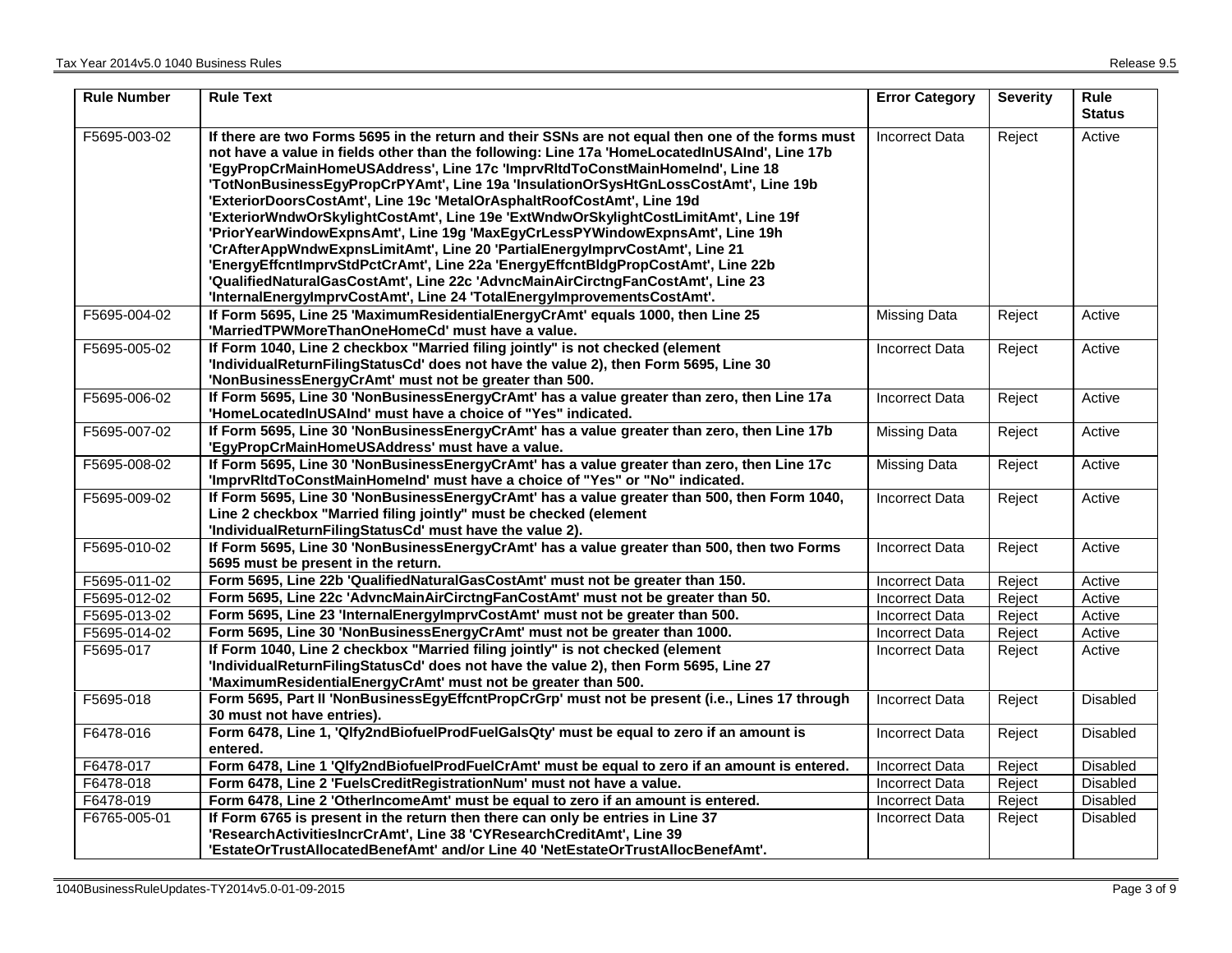| <b>Rule Number</b> | <b>Rule Text</b>                                                                                                                                                                                                                                                                                                                                                                                                   | <b>Error Category</b> | <b>Severity</b>    | Rule<br><b>Status</b> |
|--------------------|--------------------------------------------------------------------------------------------------------------------------------------------------------------------------------------------------------------------------------------------------------------------------------------------------------------------------------------------------------------------------------------------------------------------|-----------------------|--------------------|-----------------------|
| F8283-033-01       | If Form 8283, Section B Line 4i checkbox 'VehicleInd' is checked, then a binary attachment [with<br>Description beginning with 'Form1098C' or<br>'DoneeOrganizationContemporaneousWrittenAcknowledgment'] must be attached to Form 8283.                                                                                                                                                                           | Missing<br>Document   | Reject             | Deleted               |
| F8689-001-01       | Form 8689, Line 17 'EducatorExpensesAmt' must be equal to zero if an amount is entered.                                                                                                                                                                                                                                                                                                                            | Incorrect Data        | Reject             | <b>Disabled</b>       |
| F8689-002          | Form 8689, Line 27 'TuitionAndFeesDedAmt' must be equal to zero if an amount is entered.                                                                                                                                                                                                                                                                                                                           | Incorrect Data        | Reject             | <b>Disabled</b>       |
| F8820-001-01       | Form 8820, Line 2(b) 'EmployerDifferentialWageCrAmt' must be equal to zero if an amount is<br>entered.                                                                                                                                                                                                                                                                                                             | <b>Incorrect Data</b> | Reject             | <b>Disabled</b>       |
| F8835-001          | Form 8835, 'IndianCoalTonPrdcdSoldQty' must be equal to zero if a value is entered.                                                                                                                                                                                                                                                                                                                                | <b>Incorrect Data</b> | Reject             | <b>Disabled</b>       |
| F8835-002          | Form 8835, 'TotIndianCoalTonPrdcdSoldCrAmt' must be equal to zero if an amount is entered.                                                                                                                                                                                                                                                                                                                         | Incorrect Data        | Reject             | <b>Disabled</b>       |
| F8844-001-02       | Form 8844, line 1(a), 'QualifiedEmpowermentZoneWgsAmt' must be equal to zero if an amount is<br>entered.                                                                                                                                                                                                                                                                                                           | <b>Incorrect Data</b> | Reject             | Disabled              |
| F8844-002-01       | Form 8844, Line 2, 'CurrentYearCreditAmt' must be equal to zero if an amount is entered.                                                                                                                                                                                                                                                                                                                           | Incorrect Data        | Reject             | <b>Disabled</b>       |
| F8845-001-01       | Form 8845, Line 1, 'TotQlfyWagesEmplHIthInsAmt' must be equal to zero if an amount is entered.                                                                                                                                                                                                                                                                                                                     | Incorrect Data        | Reject             | Disabled              |
| F8845-002-01       | Form 8845, Line 2, 'CY93TotQlfyWagesEmplHlthInsAmt' must be equal to zero if an amount is<br>entered.                                                                                                                                                                                                                                                                                                              | Incorrect Data        | Reject             | Disabled              |
| F8845-003-01       | Form 8845, Line 3, 'IncrementalIncreaseAmt' must be equal to zero if an amount is entered.                                                                                                                                                                                                                                                                                                                         | <b>Incorrect Data</b> | Reject             | Disabled              |
| F8845-004-01       | Form 8845, Line 4, 'CurrentYearCreditAmt' must be equal to zero if an amount is entered.                                                                                                                                                                                                                                                                                                                           | <b>Incorrect Data</b> | Reject             | <b>Disabled</b>       |
| F8864-001          | Form 8864, Line 1(c), 'BiodieselAmt' must be equal to zero if an amount is entered.                                                                                                                                                                                                                                                                                                                                | <b>Incorrect Data</b> | Reject             | <b>Disabled</b>       |
| F8864-002-01       | Form 8864, Line 2(c), 'AgriBiodieselAmt' must be equal to zero if an amount is entered.                                                                                                                                                                                                                                                                                                                            | <b>Incorrect Data</b> | Reject             | Disabled              |
| F8864-003-02       | Form 8864, Line 3(c), 'RenewableDieselAmt' must be equal to zero if an amount is entered.                                                                                                                                                                                                                                                                                                                          | <b>Incorrect Data</b> | Reject             | Disabled              |
| F8864-004          | Form 8864, Line 4(c), 'BiodieselMixAmt' must be equal to zero if an amount is entered.                                                                                                                                                                                                                                                                                                                             | <b>Incorrect Data</b> | Reject             | <b>Disabled</b>       |
| F8864-005-01       | Form 8864, Line 5(c), 'AgriBiodieselIncludedAmt' must be equal to zero if an amount is entered.                                                                                                                                                                                                                                                                                                                    | <b>Incorrect Data</b> | Reject             | Disabled              |
| F8864-006          | Form 8864, Line 6(c), 'RenewableDieselInclMixtureAmt' must be equal to zero if an amount is<br>entered.                                                                                                                                                                                                                                                                                                            | Incorrect Data        | Reject             | <b>Disabled</b>       |
| F8864-007          | Form 8864, Line 7(c), 'QualifiedAgriBioDieselProdAmt' must be equal to zero if an amount is<br>entered.                                                                                                                                                                                                                                                                                                            | <b>Incorrect Data</b> | Reject             | <b>Disabled</b>       |
| F8864-008          | Form 8864, Line 8, 'BiodieselPlusAgriBioDieselAmt' must be equal to zero if an amount is<br>entered.                                                                                                                                                                                                                                                                                                               | <b>Incorrect Data</b> | Reject             | Disabled              |
| F8900-001-01       | If Form 8900 is present in the return, then Lines (1) 'QlfyRIrdTrackMaintExpendAmt', (2)<br>'FiftyPctRIrdTrackMaintExpndAmt', (3a) 'MilesOfRIrdTrackOwnorLsdQty', (3b)<br>'LessNumOfMileRlrdTrcklsAsgnQty', (3c) 'MIRIrdTrckAsgnByOwnrOrLsseeQty', (3d)<br>'TotalRIrdTrackMilesQty', (4) 'AdjustedTotalRailroadTrackAmt', and (5)<br>'QualifiedPctOfRIrdTrackAmt', must have a zero value if an amount is entered. | <b>Incorrect Data</b> | Reject and<br>Stop | <b>Disabled</b>       |
| F8908-001-01       | Form 8908, Line 1a, 'TotalHomesMeetingStandardQty' must be equal to zero if an amount is<br>entered.                                                                                                                                                                                                                                                                                                               | <b>Incorrect Data</b> | Reject             | Disabled              |
| F8908-002-01       | Form 8908, Line 1b, 'TotalHomesStandardAmt' must be equal to zero if an amount is entered.                                                                                                                                                                                                                                                                                                                         | <b>Incorrect Data</b> | Reject             | Disabled              |
| F8908-003-01       | Form 8908, Line 2a, 'TotalMfrHmMeetingStdQty' must be equal to zero if an amount is entered.                                                                                                                                                                                                                                                                                                                       | <b>Incorrect Data</b> | Reject             | <b>Disabled</b>       |
| F8908-004-01       | Form 8908, Line 2b, 'TotalManufactureHomesAmt' must be equal to zero if an amount is entered.                                                                                                                                                                                                                                                                                                                      | <b>Incorrect Data</b> | Reject             | Disabled              |
| F8917-001          | Each 'StudentSSN' on Form 8917, Line 1b must not be equal to 'StudentSSN' on Form 8863, Line                                                                                                                                                                                                                                                                                                                       | Incorrect Data        | Reject             | Active                |
|                    | 21.                                                                                                                                                                                                                                                                                                                                                                                                                |                       |                    |                       |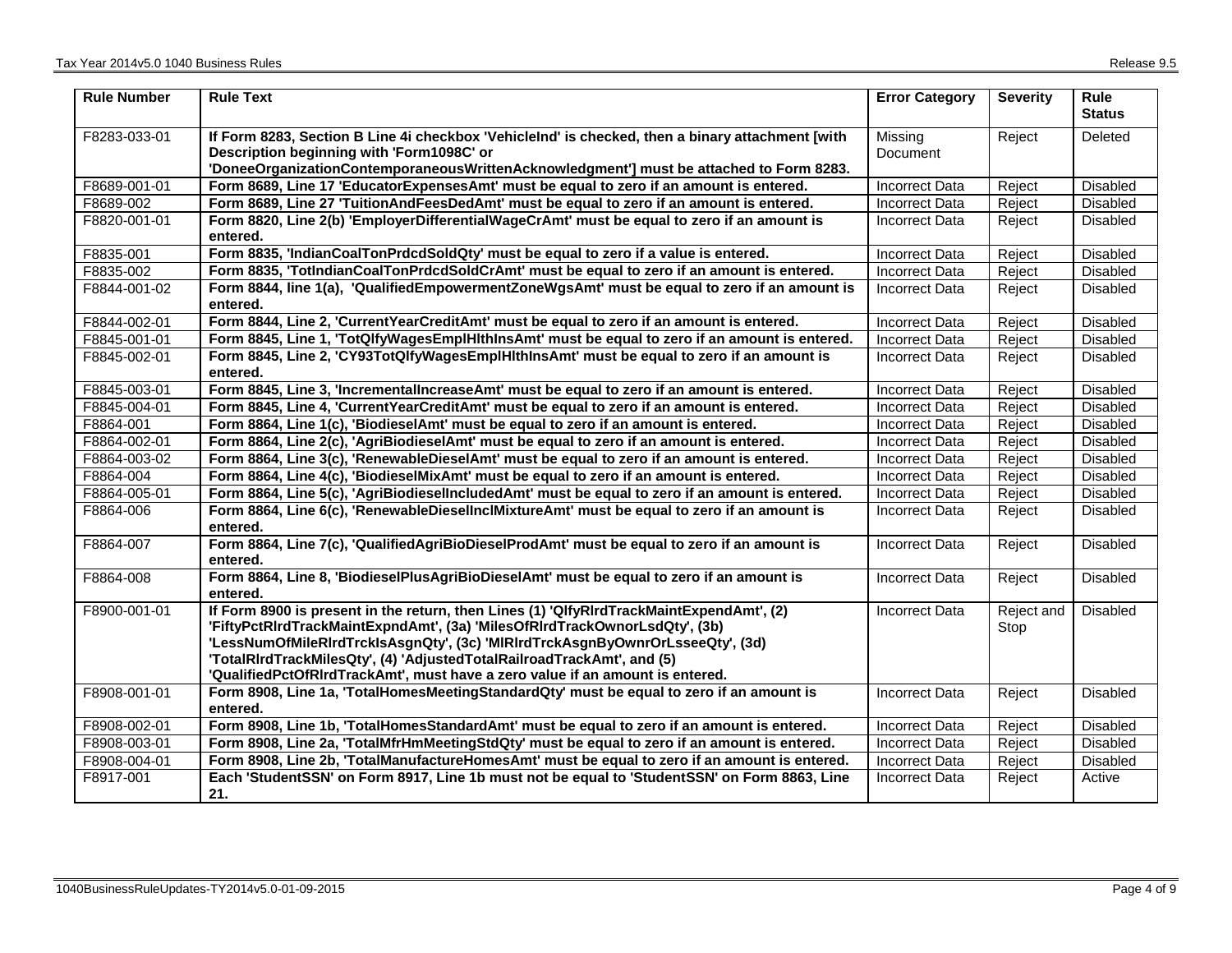| <b>Rule Number</b> | <b>Rule Text</b>                                                                                                                                                                                                                                                                                                                          | <b>Error Category</b> | <b>Severity</b> | <b>Rule</b><br><b>Status</b> |
|--------------------|-------------------------------------------------------------------------------------------------------------------------------------------------------------------------------------------------------------------------------------------------------------------------------------------------------------------------------------------|-----------------------|-----------------|------------------------------|
| F8917-003          | If Form 8917, Line 5 'TuitionAndFeesDedIncmLessCrAmt' is greater than 65000 and filing status<br>of the return is ["Single" or "Head of Household" or "Qualifying widow(er) with dependent child"<br>(element 'IndividualReturnFilingStatusCd' has the value 1 or 4 or 5)], then Line 6<br>'TuitionAndFeesDedAmt' must be less than 2001. | <b>Incorrect Data</b> | Reject          | Active                       |
| F8917-004          | If Form 8917, Line 5 'TuitionAndFeesDedIncmLessCrAmt' is less than 65000 and filing status of<br>the return is ["Single" or "Head of Household" or "Qualifying widow(er) with dependent child"<br>(element 'IndividualReturnFilingStatusCd' has the value 1 or 4 or 5)], then Line 6<br>'TuitionAndFeesDedAmt' must be less than 4001.    | <b>Incorrect Data</b> | Reject          | Active                       |
| F8917-005          | If Form 8917, Line 5 'TuitionAndFeesDedIncmLessCrAmt' is greater than 130000 and filing status<br>of the return is "Married filing jointly" (element 'IndividualReturnFilingStatusCd' has the value 2),<br>then Line 6 'TuitionAndFeesDedAmt' must be less than 2001.                                                                     | <b>Incorrect Data</b> | Reject          | Active                       |
| F8917-006          | If Form 8917, Line 5 'TuitionAndFeesDedIncmLessCrAmt' is less than 130001 and filing status of<br>the return is "Married filing jointly" (element 'IndividualReturnFilingStatusCd' has the value 2),<br>then Form 8917, Line 6 'TuitionAndFeesDedAmt' must be less than 4001.                                                             | <b>Incorrect Data</b> | Reject          | Active                       |
| F8917-007          | Form 8917, Line 5 'TuitionAndFeesDedIncmLessCrAmt' must be less than 160001, if filing status<br>of the return is "Married filing jointly" (element 'IndividualReturnFilingStatusCd' has the value 2).                                                                                                                                    | <b>Incorrect Data</b> | Reject          | Active                       |
| F8917-008          | Form 8917, Line 5 'TuitionAndFeesDedIncmLessCrAmt' must be less than 80001, if filing status<br>of the return is ["Single" or "Head of Household" or "Qualifying widow(er) with dependent child"<br>(element 'IndividualReturnFilingStatusCd' has the value 1 or 4 or 5)].                                                                | <b>Incorrect Data</b> | Reject          | Active                       |
| F8917-009          | Form 8917, Line 6 'TuitionAndFeesDedAmt' must be equal to Form 1040, Line 34<br>'TuitionAndFeesDedAmt'.                                                                                                                                                                                                                                   | Data Mismatch         | Reject          | Active                       |
| F8917-011-01       | Each 'StudentSSN' on Form 8917, Line 1b must be equal to 'PrimarySSN' or 'SpouseSSN' in the<br>Return Header or any 'DependentSSN' on Line 6c(2) of the return.                                                                                                                                                                           | <b>Incorrect Data</b> | Reject          | Active                       |
| F8917-012          | If Form 8917 is present in the return, then Line 3, 'TotalIncomeAmt' must be equal to Form 1040,<br>Line 22 'TotalIncomeAmt'.                                                                                                                                                                                                             | <b>Incorrect Data</b> | Reject          | Active                       |
| F8917-014          | Form 8917 must not be present in the return.                                                                                                                                                                                                                                                                                              | <b>Incorrect Data</b> | Reject          | Disabled                     |
| F8923-001-01       | Form 8923, Line 1 'TotalTrainingCostsAmt' must be equal to zero if an amount is entered.                                                                                                                                                                                                                                                  | <b>Incorrect Data</b> | Reject          | Disabled                     |
| F8923-002-01       | Form 8923, Line 2, 'AllowableTrainingCostsAmt' must be equal to zero if an amount is entered.                                                                                                                                                                                                                                             | <b>Incorrect Data</b> | Reject          | Disabled                     |
| F8962-010          | Form 8962, Line 35b 'MonthlyContributionAmt' for the Primary must be equal to the amount<br>computed using the Form 8962 instructions.                                                                                                                                                                                                    | <b>Incorrect Data</b> | Reject          | Verbiage<br>Change           |
| F8962-011          | Form 8962, Line 36b 'MonthlyContributionAmt' for the Spouse must be equal to the amount<br>computed using the Form 8962 instructions.                                                                                                                                                                                                     | Incorrect Data        | Reject          | Verbiage<br>Change           |
| F8962-012          | Form 8962, Line 11D 'AnnualMaxPremiumAssistanceAmt' must be equal to Line 11B<br>'AnnualPremiumSLCSPAmt' minus (-) Line 11C 'AnnualContributionAmt'.                                                                                                                                                                                      | Math Error            | Reject          | Verbiage<br>Change           |
| F8962-013          | If Form 8962, Line 12 'MonthCd' has the value "JANUARY", then Line 12D<br>'MonthlyMaxPremiumAssistanceAmt' must be equal to Line 12B 'MonthlyPremiumSLCSPAmt'<br>minus (-) Line 12C 'MonthlyContributionAmt'.                                                                                                                             | Math Error            | Reject          | Verbiage<br>Change           |
| F8962-014          | If Form 8962, Line 13 'MonthCd' has the value "FEBRUARY", then Line 13D<br>'MonthlyMaxPremiumAssistanceAmt' must be equal to Line 13B 'MonthlyPremiumSLCSPAmt'<br>minus (-) Line 13C 'MonthlyContributionAmt'.                                                                                                                            | Math Error            | Reject          | Verbiage<br>Change           |
| F8962-015          | If Form 8962, Line 14 'MonthCd' has the value "MARCH", then Line 14D<br>'MonthlyMaxPremiumAssistanceAmt' must be equal to Line 14B 'MonthlyPremiumSLCSPAmt'<br>minus (-) Line 14C 'MonthlyContributionAmt'.                                                                                                                               | Math Error            | Reject          | Verbiage<br>Change           |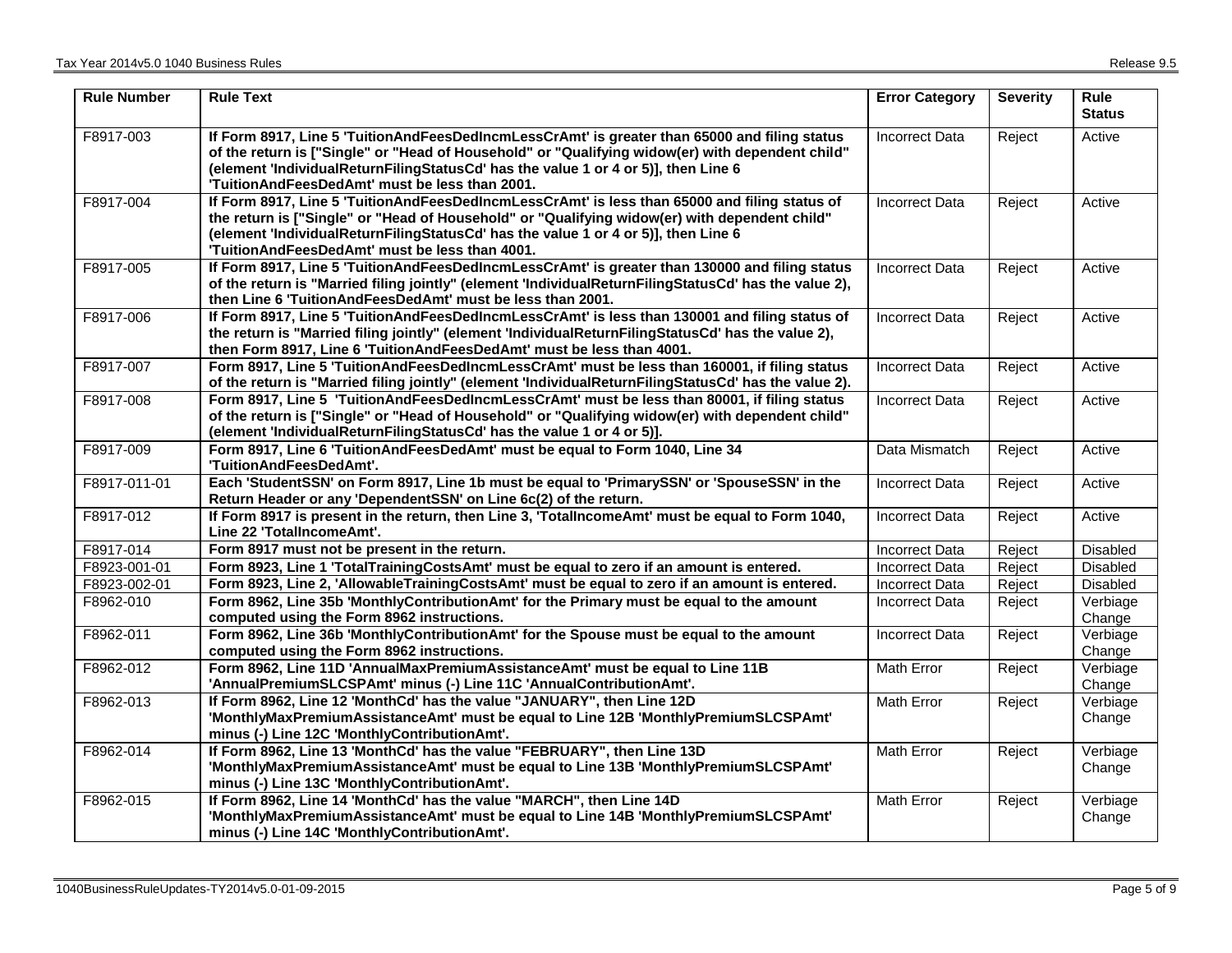| <b>Rule Number</b> | <b>Rule Text</b>                                                                                                                                                                                                          | <b>Error Category</b> | <b>Severity</b> | <b>Rule</b><br><b>Status</b> |
|--------------------|---------------------------------------------------------------------------------------------------------------------------------------------------------------------------------------------------------------------------|-----------------------|-----------------|------------------------------|
| F8962-016          | If Form 8962, Line 15 'MonthCd' has the value "APRIL", then Line 15D<br>'MonthlyMaxPremiumAssistanceAmt' must be equal to Line 15B 'MonthlyPremiumSLCSPAmt'<br>minus (-) Line 15C 'MonthlyContributionAmt'.               | Math Error            | Reject          | Verbiage<br>Change           |
| F8962-017          | If Form 8962, Line 16 'MonthCd' has the value "MAY", then Line 16D<br>'MonthlyMaxPremiumAssistanceAmt' must be equal to Line 16B 'MonthlyPremiumSLCSPAmt'<br>minus (-) Line 16C 'MonthlyContributionAmt'.                 | Math Error            | Reject          | Verbiage<br>Change           |
| F8962-018          | If Form 8962, Line 17 'MonthCd' has the value "JUNE", then Line 17D<br>'MonthlyMaxPremiumAssistanceAmt' must be equal to Line 17B 'MonthlyPremiumSLCSPAmt'<br>minus (-) Line 17C 'MonthlyContributionAmt'.                | Math Error            | Reject          | Verbiage<br>Change           |
| F8962-019          | If Form 8962, Line 18 'MonthCd' has the value "JULY", then Line 18D<br>'MonthlyMaxPremiumAssistanceAmt' must be equal to Line 18B 'MonthlyPremiumSLCSPAmt'<br>minus (-) Line 18C 'MonthlyContributionAmt'.                | Math Error            | Reject          | Verbiage<br>Change           |
| F8962-020          | If Form 8962, Line 19 'MonthCd' has the value "AUGUST", then Line 19D<br>'MonthlyMaxPremiumAssistanceAmt' must be equal to Line 19B 'MonthlyPremiumSLCSPAmt'<br>minus (-) Line 19C 'MonthlyContributionAmt'.              | Math Error            | Reject          | Verbiage<br>Change           |
| F8962-021          | If Form 8962, Line 20 'MonthCd' has the value "SEPTEMBER", then Line 20D<br>'MonthlyMaxPremiumAssistanceAmt' must be equal to Line 20B 'MonthlyPremiumSLCSPAmt'<br>minus (-) Line 20C 'MonthlyContributionAmt'.           | Math Error            | Reject          | Verbiage<br>Change           |
| F8962-022          | If Form 8962, Line 21 'MonthCd' has the value "OCTOBER", then Line 21D<br>'MonthlyMaxPremiumAssistanceAmt' must be equal to Line 21B 'MonthlyPremiumSLCSPAmt'<br>minus (-) Line 21C 'MonthlyContributionAmt'.             | Math Error            | Reject          | Verbiage<br>Change           |
| F8962-023          | If Form 8962, Line 22 'MonthCd' has the value "NOVEMBER", then Line 22D<br>'MonthlyMaxPremiumAssistanceAmt' must be equal to Line 22B 'MonthlyPremiumSLCSPAmt'<br>minus (-) Line 22C 'MonthlyContributionAmt'.            | Math Error            | Reject          | Verbiage<br>Change           |
| F8962-024          | If Form 8962, Line 23 'MonthCd' has the value "DECEMBER", then Line 23D<br>'MonthlyMaxPremiumAssistanceAmt' must be equal to Line 23B 'MonthlyPremiumSLCSPAmt'<br>minus (-) Line 23C 'MonthlyContributionAmt'.            | Math Error            | Reject          | Verbiage<br>Change           |
| F8962-025          | Form 8962, Line 11E 'AnnualPremiumTaxCreditAllwAmt' must be equal to the smaller of Line 11A<br>'AnnualPremiumAmt' or Line 11D 'AnnualMaxPremiumAssistanceAmt'.                                                           | Incorrect Data        | Reject          | Verbiage<br>Change           |
| F8962-026          | If Form 8962, Line 12 'MonthCd' has the value "JANUARY", then Line 12E<br>'MonthlyPremiumTaxCreditAllwAmt' must be equal to the smaller of Line 12A<br>'MonthlyPremiumAmt' or Line 12D 'MonthlyMaxPremiumAssistanceAmt'.  | <b>Incorrect Data</b> | Reject          | Verbiage<br>Change           |
| F8962-027          | If Form 8962, Line 13 'MonthCd' has the value "FEBRUARY", then Line 13E<br>'MonthlyPremiumTaxCreditAllwAmt' must be equal to the smaller of Line 13A<br>'MonthlyPremiumAmt' or Line 13D 'MonthlyMaxPremiumAssistanceAmt'. | <b>Incorrect Data</b> | Reject          | Verbiage<br>Change           |
| F8962-028          | If Form 8962, Line 14 'MonthCd' has the value "MARCH", then Line 14E<br>'MonthlyPremiumTaxCreditAllwAmt' must be equal to the smaller of Line 14A<br>'MonthlyPremiumAmt' or Line 14D 'MonthlyMaxPremiumAssistanceAmt'.    | <b>Incorrect Data</b> | Reject          | Verbiage<br>Change           |
| F8962-029          | If Form 8962, Line 15 'MonthCd' has the value "APRIL", then Line 15E<br>'MonthlyPremiumTaxCreditAllwAmt' must be equal to the smaller of Line 15A<br>'MonthlyPremiumAmt' or Line 15D 'MonthlyMaxPremiumAssistanceAmt'.    | <b>Incorrect Data</b> | Reject          | Verbiage<br>Change           |
| F8962-030          | If Form 8962, Line 16 'MonthCd' has the value "MAY", then Line 16E<br>'MonthlyPremiumTaxCreditAllwAmt' must be equal to the smaller of Line 16A<br>'MonthlyPremiumAmt' or Line 16D 'MonthlyMaxPremiumAssistanceAmt'.      | <b>Incorrect Data</b> | Reject          | Verbiage<br>Change           |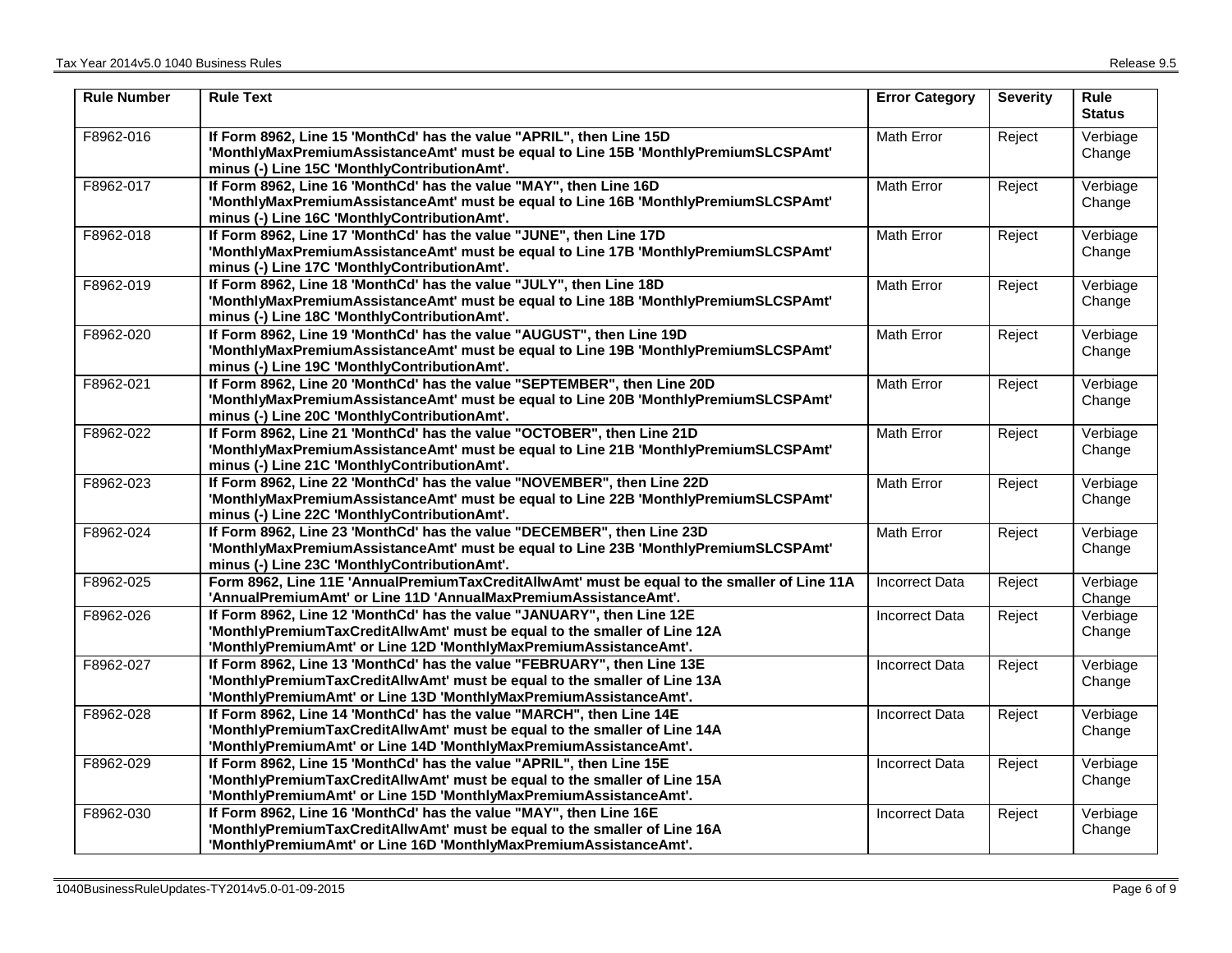| <b>Rule Number</b> | <b>Rule Text</b>                                                                                                                                                                                                                                                                       | <b>Error Category</b> | <b>Severity</b>    | Rule<br><b>Status</b> |
|--------------------|----------------------------------------------------------------------------------------------------------------------------------------------------------------------------------------------------------------------------------------------------------------------------------------|-----------------------|--------------------|-----------------------|
| F8962-031          | If Form 8962, Line 17 'MonthCd' has the value "JUNE", then Line 17E<br>'MonthlyPremiumTaxCreditAllwAmt' must be equal to the smaller of Line 17A<br>'MonthlyPremiumAmt' or Line 17D 'MonthlyMaxPremiumAssistanceAmt'.                                                                  | <b>Incorrect Data</b> | Reject             | Verbiage<br>Change    |
| F8962-032          | If Form 8962, Line 18 'MonthCd' has the value "JULY", then Line 18E<br>'MonthlyPremiumTaxCreditAllwAmt' must be equal to the smaller of Line 18A<br>'MonthlyPremiumAmt' or Line 18D 'MonthlyMaxPremiumAssistanceAmt'.                                                                  | Incorrect Data        | Reject             | Verbiage<br>Change    |
| F8962-033          | If Form 8962, Line 19 'MonthCd' has the value "AUGUST", then Line 19E<br>'MonthlyPremiumTaxCreditAllwAmt' must be equal to the smaller of Line 19A<br>'MonthlyPremiumAmt' or Line 19D 'MonthlyMaxPremiumAssistanceAmt'.                                                                | <b>Incorrect Data</b> | Reject             | Verbiage<br>Change    |
| F8962-034          | If Form 8962, Line 20 'MonthCd' has the value "SEPTEMBER", then Line 20E<br>'MonthlyPremiumTaxCreditAllwAmt' must be equal to the smaller of Line 20A<br>'MonthlyPremiumAmt' or Line 20D 'MonthlyMaxPremiumAssistanceAmt'.                                                             | <b>Incorrect Data</b> | Reject             | Verbiage<br>Change    |
| F8962-035          | If Form 8962, Line 21 'MonthCd' has the value "OCTOBER", then Line 21E<br>'MonthlyPremiumTaxCreditAllwAmt' must be equal to the smaller of Line 21A<br>'MonthlyPremiumAmt' or Line 21D 'MonthlyMaxPremiumAssistanceAmt'.                                                               | <b>Incorrect Data</b> | Reject             | Verbiage<br>Change    |
| F8962-036          | If Form 8962, Line 22 'MonthCd' has the value "NOVEMBER", then Line 22E<br>'MonthlyPremiumTaxCreditAllwAmt' must be equal to the smaller of Line 22A<br>'MonthlyPremiumAmt' or Line 22D 'MonthlyMaxPremiumAssistanceAmt'.                                                              | <b>Incorrect Data</b> | Reject             | Verbiage<br>Change    |
| F8962-037          | If Form 8962, Line 23 'MonthCd' has the value "DECEMBER", then Line 23E<br>'MonthlyPremiumTaxCreditAllwAmt' must be equal to the smaller of Line 23A<br>'MonthlyPremiumAmt' or Line 23D 'MonthlyMaxPremiumAssistanceAmt'.                                                              | <b>Incorrect Data</b> | Reject             | Verbiage<br>Change    |
| F8962-045          | If Form 8962, Line 5 'FederalPovertyLevelPct' is greater than 400, then Line 24<br>'TotalPremiumTaxCreditAmt' must be equal to zero if an amount is entered.                                                                                                                           | <b>Incorrect Data</b> | Reject and<br>Stop | Active                |
| F8962-300          | If Form 8962, Line 11E 'AnnualPremiumTaxCreditAllwAmt' has a non-zero value, then Line 11A<br>'AnnualPremiumAmt' and Line 11B 'AnnualPremiumSLCSPAmt' and Line 11D<br>'AnnualMaxPremiumAssistanceAmt' must have non-zero values.                                                       | <b>Missing Data</b>   | Reject             | Verbiage<br>Change    |
| F8962-301          | If Form 8962, Line 12 'MonthCd' has the value "JANUARY" and Line 12E<br>'MonthlyPremiumTaxCreditAllwAmt' has a non-zero value, then Line 12A 'MonthlyPremiumAmt'<br>and Line 12B 'MonthlyPremiumSLCSPAmt' and Line 12D 'MonthlyMaxPremiumAssistanceAmt'<br>must have non-zero values.  | <b>Missing Data</b>   | Reject             | Verbiage<br>Change    |
| F8962-302          | If Form 8962, Line 13 'MonthCd' has the value "FEBRUARY" and Line 13E<br>'MonthlyPremiumTaxCreditAllwAmt' has a non-zero value, then Line 13A 'MonthlyPremiumAmt'<br>and Line 13B 'MonthlyPremiumSLCSPAmt' and Line 13D 'MonthlyMaxPremiumAssistanceAmt'<br>must have non-zero values. | <b>Missing Data</b>   | Reject             | Verbiage<br>Change    |
| F8962-303          | If Form 8962, Line 14 'MonthCd' has the value "MARCH" and Line 14E<br>'MonthlyPremiumTaxCreditAllwAmt' has a non-zero value, then Line 14A 'MonthlyPremiumAmt'<br>and Line 14B 'MonthlyPremiumSLCSPAmt' and Line 14D 'MonthlyMaxPremiumAssistanceAmt'<br>must have non-zero values.    | <b>Missing Data</b>   | Reject             | Verbiage<br>Change    |
| F8962-304          | If Form 8962, Line 15 'MonthCd' has the value "APRIL" and Line 15E<br>'MonthlyPremiumTaxCreditAllwAmt' has a non-zero value, then Line 15A 'MonthlyPremiumAmt'<br>and Line 15B 'MonthlyPremiumSLCSPAmt' and Line 15D 'MonthlyMaxPremiumAssistanceAmt'<br>must have non-zero values.    | <b>Missing Data</b>   | Reject             | Verbiage<br>Change    |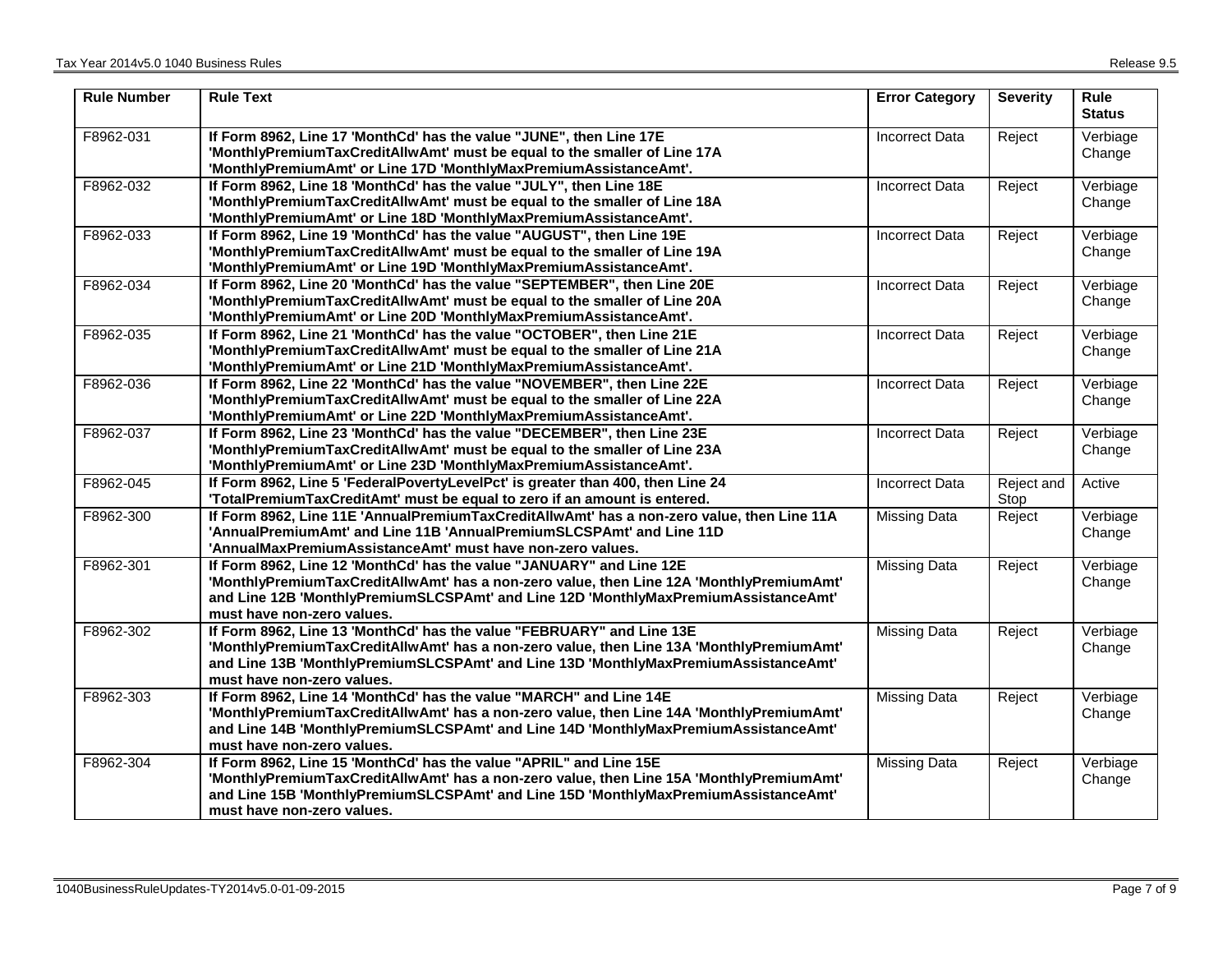| <b>Rule Number</b>  | <b>Rule Text</b>                                                                                                                                                                                                                                                                                                                                  | <b>Error Category</b> | <b>Severity</b> | <b>Rule</b><br><b>Status</b> |
|---------------------|---------------------------------------------------------------------------------------------------------------------------------------------------------------------------------------------------------------------------------------------------------------------------------------------------------------------------------------------------|-----------------------|-----------------|------------------------------|
| F8962-305           | If Form 8962, Line 16 'MonthCd' has the value "MAY" and Line 16E<br>'MonthlyPremiumTaxCreditAllwAmt' has a non-zero value, then Line 16A 'MonthlyPremiumAmt'<br>and Line 16B 'MonthlyPremiumSLCSPAmt' and Line 16D 'MonthlyMaxPremiumAssistanceAmt'<br>must have non-zero values.                                                                 | <b>Missing Data</b>   | Reject          | Verbiage<br>Change           |
| F8962-306           | If Form 8962, Line 17 'MonthCd' has the value "JUNE" and Line 17E<br>'MonthlyPremiumTaxCreditAllwAmt' has a non-zero value, then Line 17A 'MonthlyPremiumAmt'<br>and Line 17B 'MonthlyPremiumSLCSPAmt' and Line 17D 'MonthlyMaxPremiumAssistanceAmt'<br>must have non-zero values.                                                                | <b>Missing Data</b>   | Reject          | Verbiage<br>Change           |
| F8962-307           | If Form 8962, Line 18 'MonthCd' has the value "JULY" and Line 18E<br>'MonthlyPremiumTaxCreditAllwAmt' has a non-zero value, then Line 18A 'MonthlyPremiumAmt'<br>and Line 18B 'MonthlyPremiumSLCSPAmt' and Line 18D 'MonthlyMaxPremiumAssistanceAmt'<br>must have non-zero values.                                                                | <b>Missing Data</b>   | Reject          | Verbiage<br>Change           |
| F8962-308           | If Form 8962, Line 19 'MonthCd' has the value "AUGUST" and Line 19E<br>'MonthlyPremiumTaxCreditAllwAmt' has a non-zero value, then Line 19A 'MonthlyPremiumAmt'<br>and Line 19B 'MonthlyPremiumSLCSPAmt' and Line 19D 'MonthlyMaxPremiumAssistanceAmt'<br>must have non-zero values.                                                              | <b>Missing Data</b>   | Reject          | Verbiage<br>Change           |
| F8962-309           | If Form 8962, Line 20 'MonthCd' has the value "SEPTEMBER" and Line 20E<br>'MonthlyPremiumTaxCreditAllwAmt' has a non-zero value, then Line 20A 'MonthlyPremiumAmt'<br>and Line 20B 'MonthlyPremiumSLCSPAmt' and Line 20D 'MonthlyMaxPremiumAssistanceAmt'<br>must have non-zero values.                                                           | <b>Missing Data</b>   | Reject          | Verbiage<br>Change           |
| F8962-310           | If Form 8962, Line 21 'MonthCd' has the value "OCTOBER" and Line 21E<br>'MonthlyPremiumTaxCreditAllwAmt' has a non-zero value, then Line 21A 'MonthlyPremiumAmt'<br>and Line 21B 'MonthlyPremiumSLCSPAmt' and Line 21D 'MonthlyMaxPremiumAssistanceAmt'<br>must have non-zero values.                                                             | <b>Missing Data</b>   | Reject          | Verbiage<br>Change           |
| F8962-311           | If Form 8962, Line 22 'MonthCd' has the value "NOVEMBER" and Line 22E<br>'MonthlyPremiumTaxCreditAllwAmt' has a non-zero value, then Line 22A 'MonthlyPremiumAmt'<br>and Line 22B 'MonthlyPremiumSLCSPAmt' and Line 22D 'MonthlyMaxPremiumAssistanceAmt'<br>must have non-zero values.                                                            | <b>Missing Data</b>   | Reject          | Verbiage<br>Change           |
| F8962-312           | If Form 8962, Line 23 'MonthCd' has the value "DECEMBER" and Line 23E<br>'MonthlyPremiumTaxCreditAllwAmt' has a non-zero value, then Line 23A 'MonthlyPremiumAmt'<br>and Line 23B 'MonthlyPremiumSLCSPAmt' and Line 23D 'MonthlyMaxPremiumAssistanceAmt'<br>must have non-zero values.                                                            | <b>Missing Data</b>   | Reject          | Verbiage<br>Change           |
| F982-011            | Form 982, line 10b 'ExcludedToReducePrinResAmt' must be equal to zero if an amount is<br>entered.                                                                                                                                                                                                                                                 | <b>Incorrect Data</b> | Reject          | <b>Disabled</b>              |
| F982-012            | Form 982, line 1e 'DischargeOfQualifiedPrinResInd' must not be checked.                                                                                                                                                                                                                                                                           | <b>Incorrect Data</b> | Reject          | <b>Disabled</b>              |
| SA-F1040-001-<br>02 | If Schedule A (Form 1040), Line 15 'TotalInterestPaidAmt' has a non-zero value, then one of the<br>following must have a non-zero value: Line 10 'RptHomeMortgIntAndPointsAmt', Line 11<br>'Form1098HomeMortgIntNotRptAmt', Line 12 'Form1098PointsNotReportedAmt', Line 13<br>'MortgageInsurancePremiumsAmt' or Line 14 'InvestmentInterestAmt'. | <b>Missing Data</b>   | Reject          | Active                       |
| SA-F1040-001-<br>03 | If Schedule A (Form 1040), Line 15 'TotalInterestPaidAmt' has a non-zero value, then one of the<br>following must have a non-zero value: Line 10 'RptHomeMortgIntAndPointsAmt' or Line 11<br>'Form1098HomeMortgIntNotRptAmt' or Line 12 'Form1098PointsNotReportedAmt' or Line 14<br>'InvestmentInterestAmt'.                                     | <b>Missing Data</b>   | Reject          | Deleted                      |